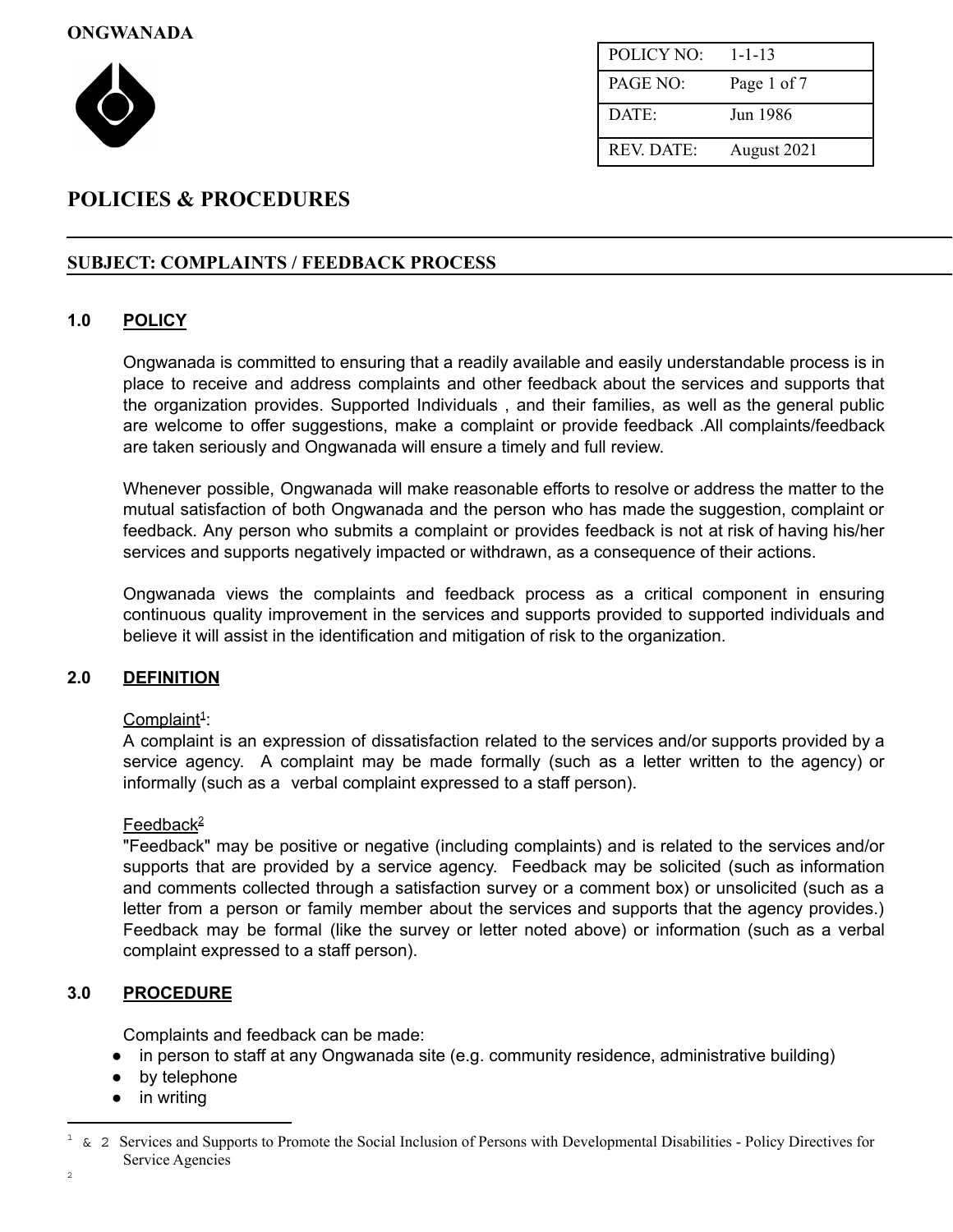

| POLICY NO:        | $1 - 1 - 13$ |
|-------------------|--------------|
| PAGE NO:          | Page 2 of 7  |
| DATE:             | Jun 1986     |
| <b>REV. DATE:</b> | August 2021  |

## **SUBJECT: COMPLAINTS / FEEDBACK PROCESS**

● by e-mail

If it is unclear as to whom the complaint or feedback should be directed, it may be directed in writing to: *info@ongwanada.com* or to the Chief Clinical and Planning Officer In order to assist Ongwanada in fully addressing the complaint or feedback received, the following information is required:

- a clear description of the feedback/complaint
- the date and time of the event that prompted the feedback/complaint
- the location of the event
- individuals/parties involved in the event (if known)
- the resolution being requested
- contact information ( including full name, mailing address, , telephone number, e-mail address or other means of contact)

The following process outlines how a complaint or feedback is addressed. If satisfactory resolution is not reached, the complainant may request a further review of the issue the organization up and to and including a Board review.

### **4.0 SOLICITED FEEDBACK**

### 4.1 Supported Individual t/Family/Representative

Ongwanada supported individual and their family or representative are encouraged to express their opinions in a receptive, understanding and non-threatening environment through the following processes:

### 4.1.1 Family Satisfaction Survey

A 'Client Experience Survey' is sent to supported individuals, their family or representative every four years.

### 4.1.2 Support Plan Satisfaction Survey (Policy# 2-3-01)

As a component of each supported individuals annual Person Centred Plan /Individual Support Plan, the individual, family or representative are provided with a Survey inviting them to provide comments/feedback relating to satisfaction with the supports/services provided to the supported individual.

### **5.0 UNSOLICITED FEEDBACK – SUPPORTED INDIVIDUAL /FAMILY/REPRESENTATIVE/PUBLIC**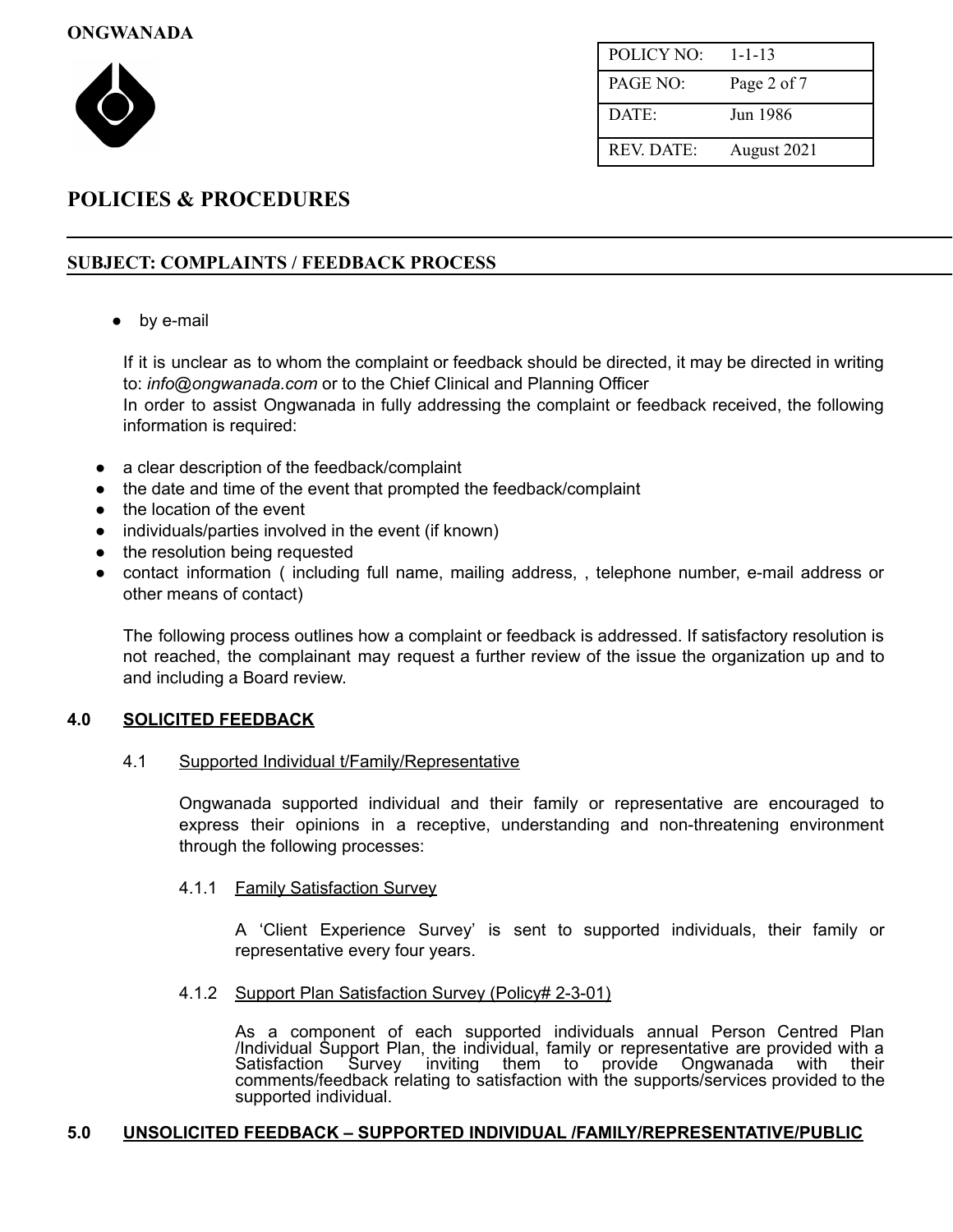

| POLICY NO:        | $1 - 1 - 13$ |
|-------------------|--------------|
| PAGE NO:          | Page 3 of 7  |
| $DATE^+$          | Jun 1986     |
| <b>REV. DATE:</b> | August 2021  |

## **SUBJECT: COMPLAINTS / FEEDBACK PROCESS**

Supported Individual t/family/representatives or members of the public may register their complaints or feedback to any direct support staff, clinical services staff, Supervisors, Managers, Chief Officers or to the Office of the Chief Executive Officer (See Policy #2-1-10 Individual Rights). When a complaint/feedback is received the responsible supervisor will log the complaint, determine the most appropriate staff member(s) to review /investigate and respond to the person submitting the feedback/complaint.

### **5.1 Response Process**

- 5.1.1 Positive comments/feedback from a supported individual, family, representative or member of the general public will be shared with staff members by the appropriate area Supervisor/Manager.
- 5.1.2 Concerns or complaints received will be acknowledged within 24 hours of receipt, indicating the following:
	- the individual who will be responding to the concern;
	- the date by which the response should be received.
- 5.1.3 The staff receiving the complaint/concern will complete the Complaints / Feedback form and forward to their immediate supervisor of the area within 24 hours.
- 5.1.4 The Supervisor and the staff member will:
	- a) initiate a review of the concern/ complaint
	- b) ensure there is no conflict of interest (see Section 6.0 Conflict of Interest).
	- c) gather the necessary background information
	- d) ask other staff or individuals for information, opinions, options and recommendations
	- e) ensure documentation of any approved action or follow-up is placed in the current note section of the client's file
- 5.1.5 The Supervisor will complete the Complaints/Feedback form indicating the actions to be taken to resolve the concern/complaint, sign and submit to the appropriate Manager.
- 5.1.6 The Manager will sign the completed Complaints/Feedback form indicating agreement with the actions to be taken to resolve the concern/complaint. Follow-up will be completed with the complainant and the outcome will be documented on the Complaints/feedback form. The completed form will be sent to the Chief Officer for sign-off, who will then forward the original to the Chief Clinical and Planning Officer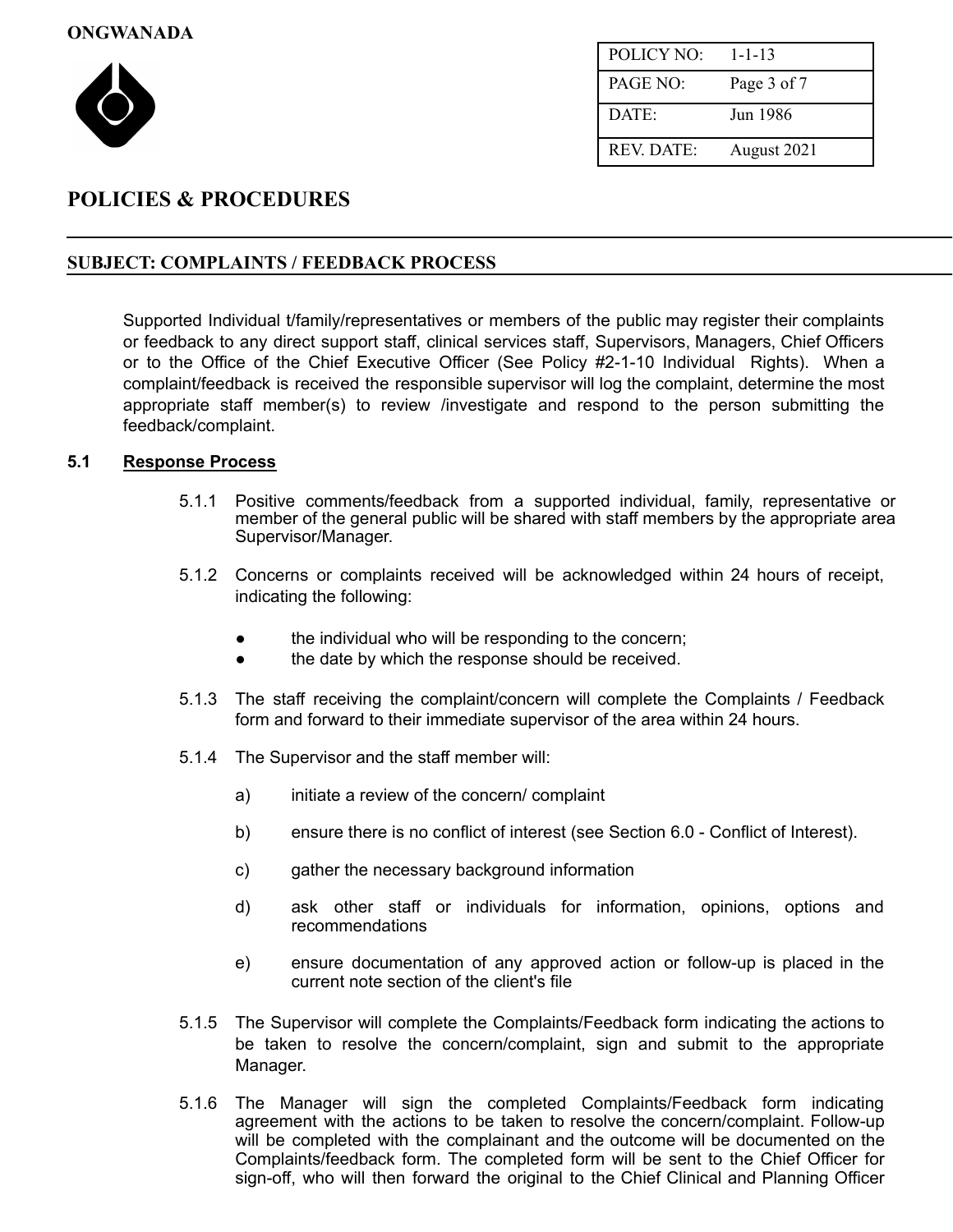

| POLICY NO:        | $1 - 1 - 13$ |
|-------------------|--------------|
| PAGE NO:          | Page 4 of 7  |
| $DATE^+$          | Jun 1986     |
| <b>REV. DATE:</b> | August 2021  |

## **SUBJECT: COMPLAINTS / FEEDBACK PROCESS**

/for entry into the data base..

- 5.1.7 Should the concern not be resolved, the Supervisor/Manager will review the concern again, investigate where appropriate and develop various ways of resolving the concern and draft a response to the complainant.
- 5.1.8 Actions to be taken to resolve the concern/complaint will be documented on the Complaints/Feedback form by the Manager and reviewed with their immediate Chief Officer, along with a draft response to the complainant.
- 5.1.9 The Chief Officer may request an additional review or recommend additional or alternate ways of resolving the concern.
- 5.1.10 The Chief Officer will sign the completed Complaints/Feedback form indicating approval for the actions taken to resolve the concern/ complaint and submit to the Chief Executive Officer/delegate along with a draft response to the complainant.
- 5.1.11 TIME FRAMES FOR FOLLOW-UP

| <b>ACTION</b>                                                                                                                                                                                                                                                                                                                                                                                                                                                                         | <b>TIME FRAME</b>                                   | Day            |
|---------------------------------------------------------------------------------------------------------------------------------------------------------------------------------------------------------------------------------------------------------------------------------------------------------------------------------------------------------------------------------------------------------------------------------------------------------------------------------------|-----------------------------------------------------|----------------|
| Acknowledgement to complainant indicating<br>the following:<br>• who will be responding to the concern;<br>• a date when the response should be<br>expected                                                                                                                                                                                                                                                                                                                           | Within 24 hours<br>from<br>receipt of complaint     |                |
| Staff will advise Supervisor/Manager                                                                                                                                                                                                                                                                                                                                                                                                                                                  | Within 24 hours<br>from<br>receipt of complaint     | $\overline{2}$ |
| The Supervisor and the staff member:<br>a) will initiate an investigation of the concern/<br>complaint<br>b) ensure there is no conflict of interest (see<br>Section 3.0 - Conflict of Interest).<br>background information will be efficiently<br>C)<br>and quickly gathered<br>d) seek information, opinions, options and<br>recommendations from other staff<br>e) ensure documentation of any approved<br>action or follow-up in the current note<br>section of the client's file | Within 5 calendar days<br>from receipt of complaint | 5              |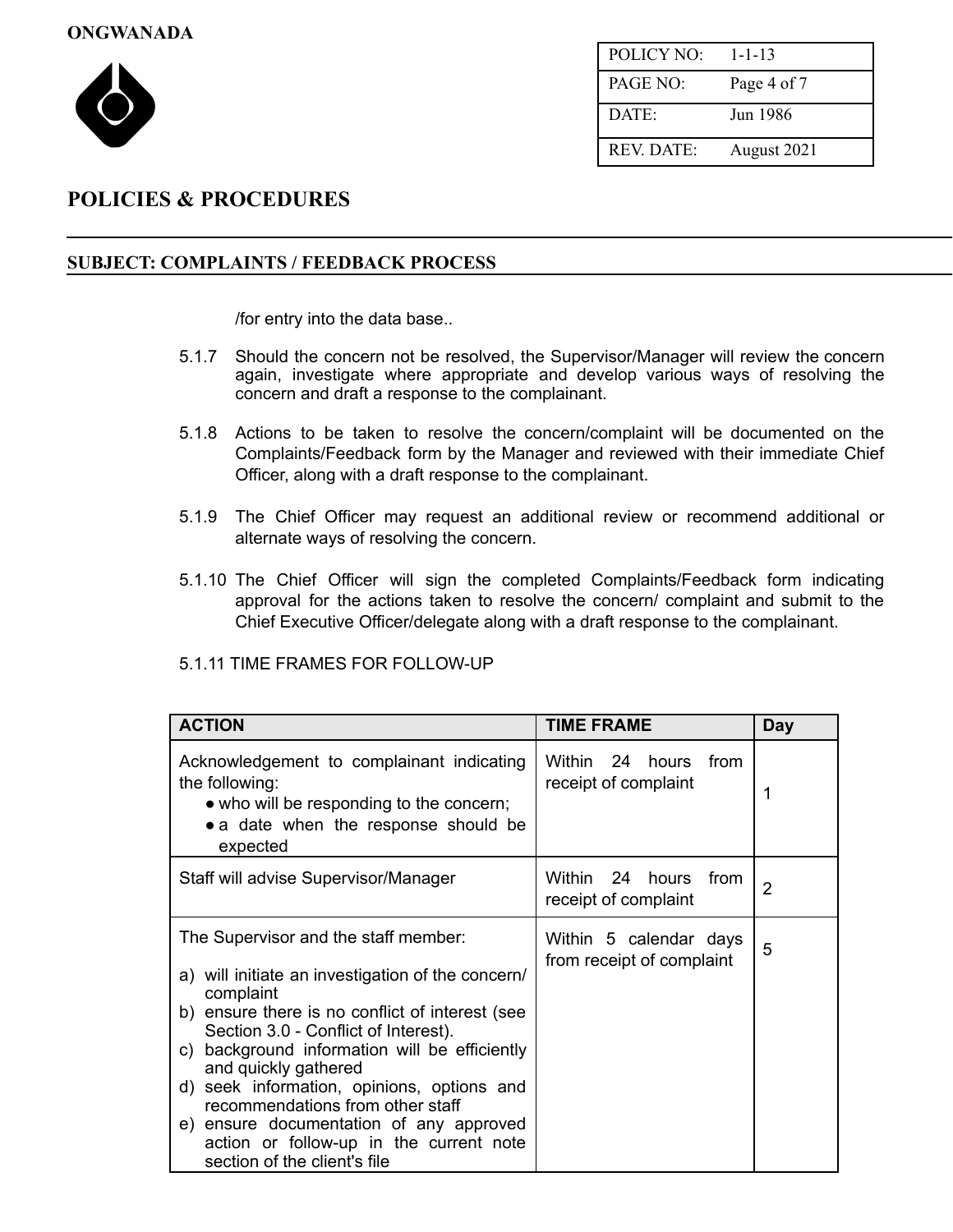

| POLICY NO:        | $1 - 1 - 13$ |
|-------------------|--------------|
| PAGE NO:          | Page 5 of 7  |
| DATE:             | Jun 1986     |
| <b>REV. DATE:</b> | August 2021  |

## **SUBJECT: COMPLAINTS / FEEDBACK PROCESS**

| Supervisor/Manager will review<br>The<br>the<br>information collected and draft a response to<br>the complainant.                                                                                                             | Within 7 days from receipt<br>of complaint                   | 7  |
|-------------------------------------------------------------------------------------------------------------------------------------------------------------------------------------------------------------------------------|--------------------------------------------------------------|----|
| Manager will sign the completed<br>The<br>Complaints/Feedback form indicating<br>the<br>to be taken<br>to resolve<br>the<br>actions<br>concern/complaint.                                                                     | Within 7 days from receipt<br>of complaint                   | 7  |
| Follow-up will be completed<br>the<br>with<br>be<br>complainant and the outcome<br>will<br>documented on<br>the Complaints/feedback<br>form                                                                                   | Within 7 days from receipt<br>of complaint                   | 9  |
| The completed form will be sent to the Chief<br>Officer for sign-off, who will then forward the<br>original<br>to to<br>the<br>Chief<br>Executive<br>Officer/delegate                                                         | Within 2 days from receipt<br>of Complaints/Feedback<br>form | 11 |
| The administrative support for the Chief<br>Clinical and Planning Officer will input the<br>complaint into "Complaints/Feedback"<br>database and maintain in a confidential file<br>along with the Complaints/ Feedback form. |                                                              | 15 |

5.1.12 If the concern or complaint cannot be resolved, the Manager will:

- advise the complainant and any affected parties that the issue can be/will be pursued through the Chief Executive Officer
- 5.1.13 If the concern/complaint was referred through the Chief Executive's Office, the response to the complainant will be signed by the Chief Executive Officer.

### **5.2 Client Representative Role**

- 5.2.1 At the discretion of the Chief Executive Officer, a Client Representative may be engaged to address feedback/complaints received.
- 5.2.2 If a Person Centred Planner is engaged in the client representative role, the Person Centred Planner will act on behalf of the Chief Executive Officer /delegate.
- 5.2.3 Concerns involving more than one area, will be forwarded to the client representative who will coordinate the investigation and the response.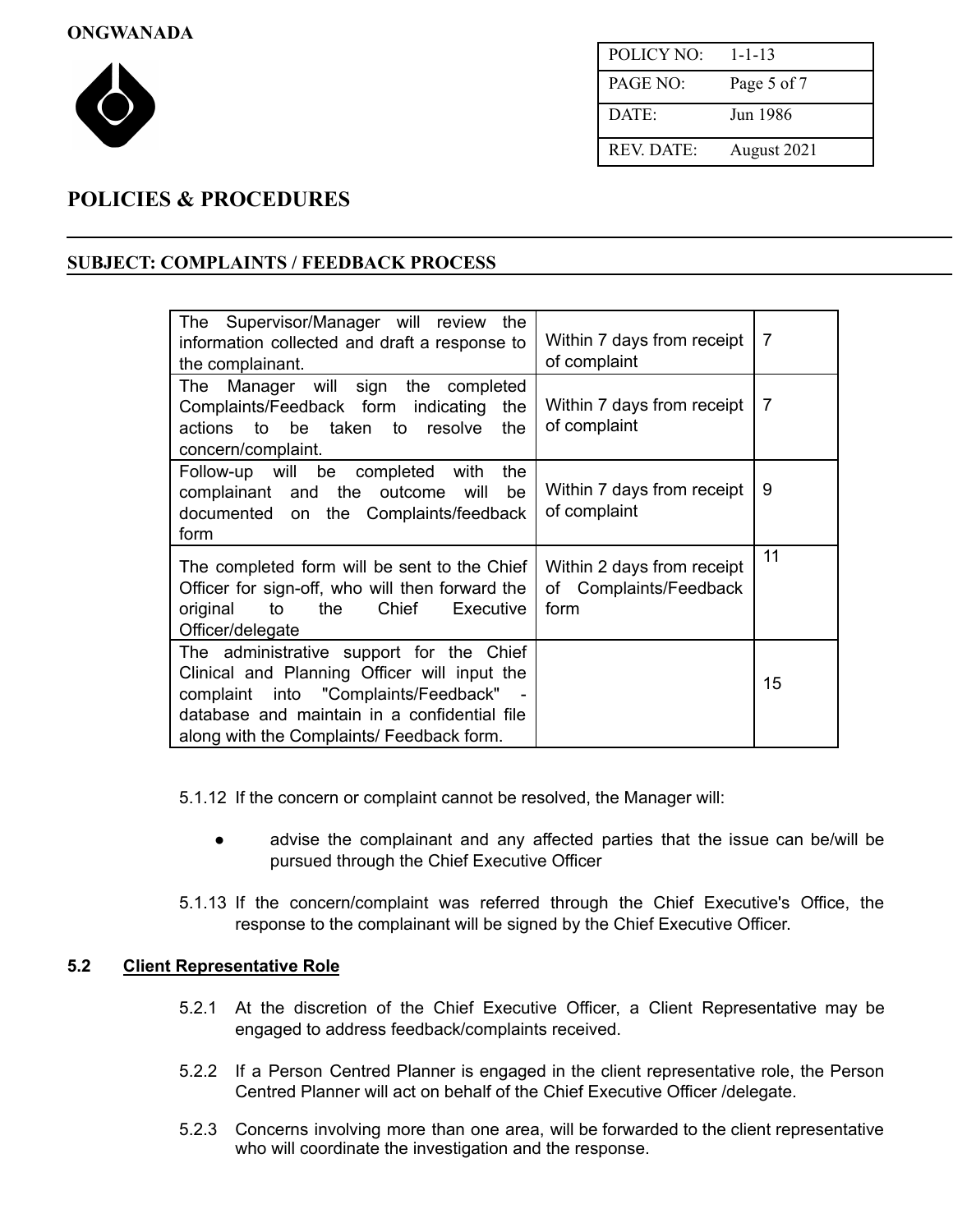

| POLICY NO:        | $1 - 1 - 13$ |
|-------------------|--------------|
| PAGE NO:          | Page 6 of 7  |
| $DATE^+$          | Jun 1986     |
| <b>REV. DATE:</b> | August 2021  |

## **SUBJECT: COMPLAINTS / FEEDBACK PROCESS**

- 5.2.4 At the direction of the Chief Executive Officer/delegate, some concerns may be investigated by the client representative and another manager. This method will be used where concerns are complex and/or require immediate action.
- 5.2.5 Any required remedial action and the monitoring of specific issues will be as assigned by the Chief Executive Officer/delegate.
- 5.2.6 Client representatives will complete the "Complaints/Feedback form" and forward to the Chief Executive Officer/delegate.
- **5.3** The Chief Executive Officer /delegate will request the administrative support for the Chief Clinical and Planning Officer r enter the complaint into the "Complaint/Feedback" – data base and maintain in a confidential file along with the Complaints/Feedback form.
- **5.4** If the concern/complaint has not been resolved, the Chief Executive Officer will consider the following:
	- a meeting with the respective parties
	- other persons to resolve the concern/complaint,
	- advise the parties that an appeal regarding the complaint can be made to the Executive Committee of the Board of Governors.
- **5.5** The Chief Executive Officer will advise the Executive Committee, that a concern/complaint has been raised and has not been resolved through the normal organizational processes. An Ad Hoc committee may be established by the Executive Committee to review the concern/complaint in order to attain resolution.

### **6.0 CONFLICT OF INTEREST**

A conflict of interest refers to a situation in which private interests or personal considerations may affect an employee's judgment in the review, documentation, investigation, resolution and notification/confirmation of a complaint/feedback. All Ongwanada employees/managers and members of the Board of Governors are bound by Ongwanada's Code of Ethics and Ethical Framework. In situations where employees/managers/ Board Members believe there is a conflict of interest it is the responsibility of the individual and the organization to declare such a conflict. Consultation with the Chief Executive/delegate will occur in situations where a conflict of interest is declared to ensure alternative resources can be allocated to address the concern/complaint.

## **7.0 CONTINUOUS QUALITY IMPROVEMENT**

In order to promote quality improvement, Ongwanada will review and analyse the complaints and feedback received to evaluate the effectiveness and need for revision to of its policies and procedures. This will occur on an annual basis and a summary report will be completed based on the above review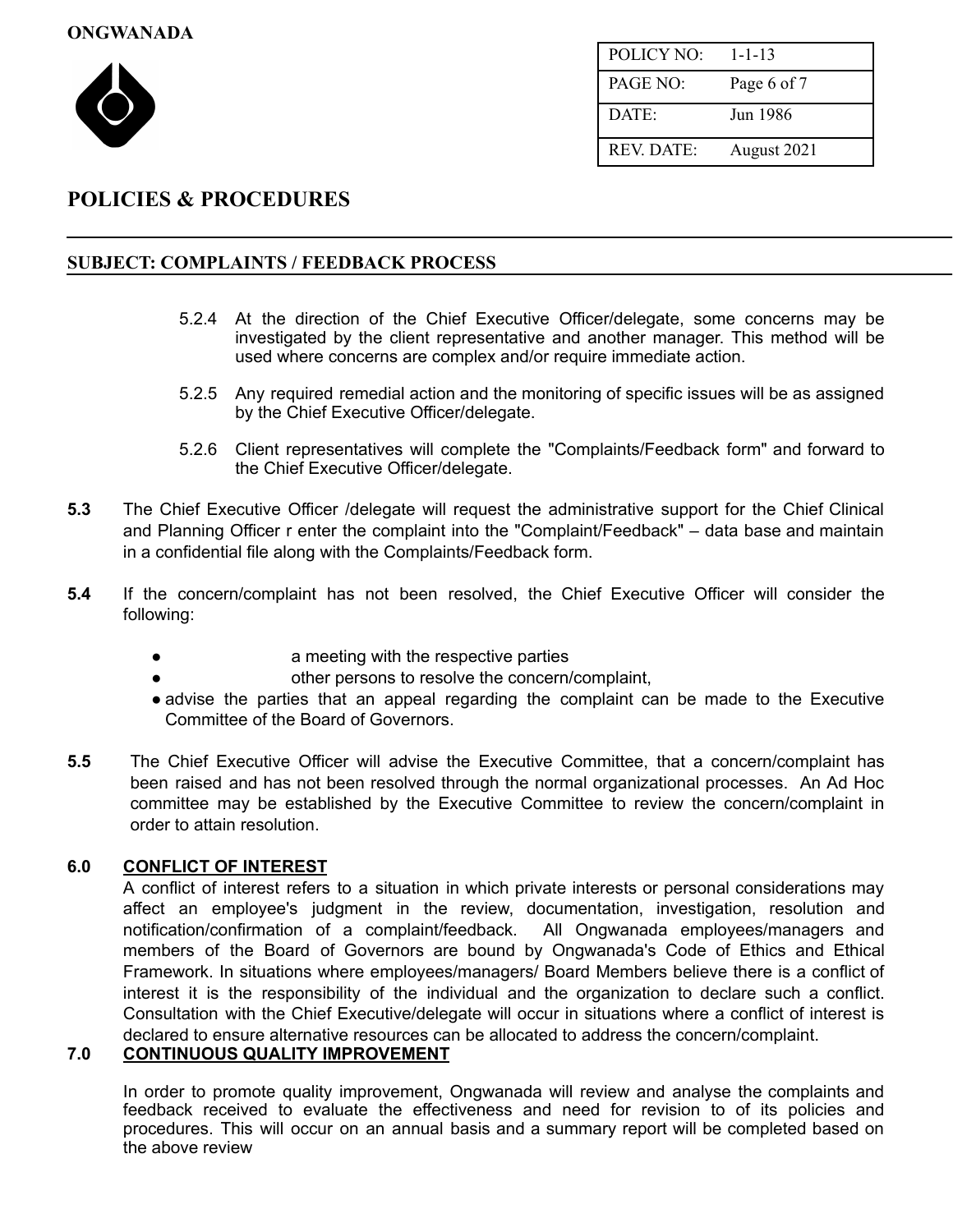

| POLICY NO:        | $1 - 1 - 13$ |
|-------------------|--------------|
| PAGE NO:          | Page 7 of 7  |
| $DATE^+$          | Jun 1986     |
| <b>REV. DATE:</b> | August 2021  |

## **SUBJECT: COMPLAINTS / FEEDBACK PROCESS**

A copy of the summary report will be shared with the Quality Improvement Committee

#### **8.0 SERIOUS OCCURRENCE**

Complaints concerning **operational, physical or safety standards** of the service that is considered by Ongwanada to be of a serious nature may result in a 'Serious Occurrence' and should be reported to the Ministry of Children Community & Social Services. (Refer to Policy #1-14-18 - Serious Occurrence and Enhanced Serious Occurrence Reporting to the Ministry of Community & Social Services and the Ministry of Children & Youth Services).

The current practices outlined in separate policy will be followed for:

Policy #1-14-06 – Abuse, recognizing responding and reporting Policy #1-14-08 - Serious Occurrence Reporting

### **9.0 INDIVIDUALS UNDER AGE 18 3**

If an individual is under the age of 18 years the concern/ complaint should be further followed up with the Ministry of Children Community & Social Services in the following manner:

#### **For Individuals under the age of 18 only**:

A child may express concerns with respect to alleged violations in private to a program staff person. If the concern/complaint is not resolved to a child's nearest relative/representative's satisfaction, he/she may submit a written request to the Minister of Children Community and Social Services to appoint a person independent of Ongwanada to conduct a further review of the complaint. If the child's nearest relative/representative is for any reason unable to formulate a written request to the Minister, assistance will be provided upon request by Ongwanada.

**Note:** The person appointed by the Minister shall review the complaint and may, but is not required to, hold a hearing. The person appointed by the Minister shall complete the review within thirty days after the day of appointment. A report will be prepared including findings, recommendations and reasons for not holding a hearing if none was held. Copies of the report will be provided to the person making the complaint, Ongwanada and the Minister. The Minister shall advise the person who made the complaint and Ongwanada if he/she decides to take any action with respect to a complaint after receiving a report.

### **11.0 FORMS RELATED TO POLICY Abuse Plain Language.pdf**

<sup>&</sup>lt;sup>3</sup> Child and Family Service Act Complaint and Review Procedure, (Chapter 5, Section 109, 110, 111)